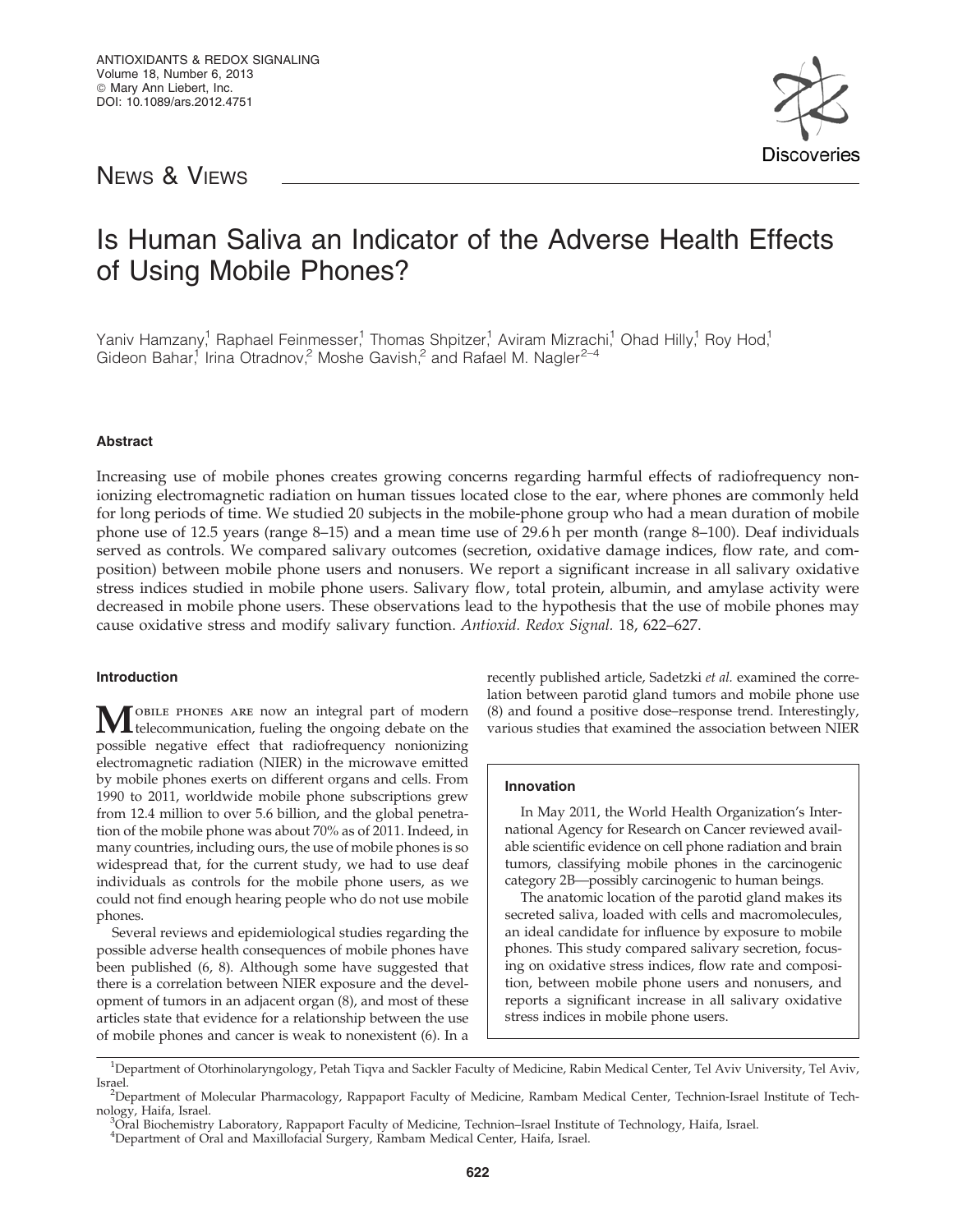

FIG. 1. Salivary mean±SEM flow rates, normalized and expressed in percents (%) in the mobile versus nonmobile group.  $* p < 0.05$ .

and/or mobile phones and oxidative stress (a potential contributor to the risk for developing cancer) found contradictory and indecisive results. For example, in two recently published articles, no effects of electromagnetic radiation and mobile phones were demonstrated on oxidative stress indices in the eyes or blood of rat and rabbit models (3). In contrast, in another recently published article, Aydin et al., who studied the effect of electromagnetic radiation on lymphoid organs in a rat model, found induced oxidative damage, only tissue specific, and occurring only in immature rats, not in mature rats (2).

The anatomic location of the parotid gland (at the anterior border of the external ear and between the mandibular ramus and the sternocleidomastoid muscle, 4–10-mm deep under the skin surface) makes it a plausible candidate for influence by exposure to mobile phones, on the side of the head where the mobile phone is held. Hence, the secreted saliva, loaded with cells and macromolecules, is an ideal candidate for such a study.

The current study compared salivary secretion, focusing on various salivary components and oxidative stress indices, between users of mobile phones and nonusers, thus examining the effect of mobile phone use on human cells and macromolecules at its immediately proximal region.

Twenty healthy subjects (10 men and 10 women), mean age 51.2 years (range 32–63), participated in the research (mobile group). We assumed that subjects who were exposed to more extensive NIER would be more likely to exhibit salivary composition changes. Therefore, we defined our study group as subjects with excessive use of mobile phone—more than 8 years of mobile phone use and above 8 h' usage per month. These were compared to a control group of 20 subjects, matching in age and gender who do not use a mobile phone (nonmobile group), most of them (90%) are deaf. These individuals were born deaf in almost all cases or suffered from severely deteriorating hearing until they reached total deafness. The deafness was bilateral in all cases and lasted for many years before deciding to turn to our department regarding cochlear implant.

#### Mobile Phone Use and Its Effects on Saliva

#### Sialometrical analysis

The salivary mean  $\pm$  SEM flow rates in the nonmobile and mobile groups were  $0.47 (\pm 0.04)$  ml/min and  $0.6 (\pm 0.09)$  ml/ min, respectively. Hence, the flow rate in the nonmobile group was lower by 21.6% than in the mobile group  $(p=0.044)$  (Fig. 1, Table 1).

#### Sialochemical analysis

The mean $\pm$ SEM salivary total protein (TP) levels in the nonmobile and the mobile groups were  $144.5$  ( $\pm$ 16.5) mg/dl and 94.1 ( $\pm$ 8.9) mg/dl, respectively; therefore, the TP concentration in the nonmobile group was higher by 53% ( $p = 0.012$ ). The mean  $\pm$  SEM salivary albumin concentrations in the nonmobile and mobile groups were  $104.4$  ( $\pm 38.2$ ) mg/ dl and 55.2 ( $\pm$ 7.6) mg/dl, respectively. Therefore, the albumin level in the nonmobile group was higher by 89% ( $p = 0.032$ ). Similarly, the mean  $\pm$  SEM salivary amylase levels in the nonmobile and the mobile groups were  $797.4 (\pm 187.9)$  $U/I$  and 530.8 ( $\pm$ 92.9)  $U/I$ , respectively. Hence, the amylase level in the nonmobile group was higher by  $50\%$  ( $p = 0.048$ ) (Fig. 2, Table 1). The mean  $\pm$  SEM salivary concentrations of calcium  $(Ca)$ , magnesium  $(Mg)$ , and phosphate  $(P)$  in the nonmobile group were  $4.8 (\pm 0.42)$  mg/dl,  $0.6 (\pm 0.05)$  mg/dl, and 20.1 ( $\pm$ 1.2) mg/dl, respectively, also higher than in the mobile group by 4.3%, 20%, and 9.2%, respectively. These differences however did not reach statistical significance (Table 1).

#### Salivary oxidative stress indices

In contrast to the salivary general indices, the salivary oxidative indices were higher in the mobile group when compared with the nonmobile group. The mean  $\pm$  SEM salivary malondialdehyde (MDA) levels in the mobile and nonmobile groups were 23 ( $\pm$ 2.9)  $\mu$ M and 5.5 ( $\pm$ 1.1)  $\mu$ M, respectively. Hence, the MDA level was 4.18 times higher in the mobile

Table 1. Salivary Composition of General (Nonoxidative) Parameters in Mobile and Nonmobile Groups

|                             | Mobile group $(n=20)$ | Nonmobile group $(n=20)$ | Difference rate $(\%)^a$ | $p$ -Value |
|-----------------------------|-----------------------|--------------------------|--------------------------|------------|
| Salivary flow rate (ml/min) | $0.6~(\pm 0.09)$      | $0.47~(\pm 0.04)$        | 21.6                     | 0.044      |
| Total protein $(mg/dl)$     | 94.1 $(\pm 8.9)$      | 144.5 $(\pm 16.5)$       | 53.5                     | 0.012      |
| Albumin $(mg/l)$            | 55.2 $(\pm 7.6)$      | $104.4~(\pm 38.2)$       | 89.1                     | 0.032      |
| Amylase $(U/I)$             | 530.8 $(\pm 92.9)$    | 797.4 (±187.9)           | 50.2                     | 0.048      |
| Calcium $(mg/dl)$           | 4.6 $(\pm 0.42)$      | 4.8 $(\pm 0.42)$         | 4.3                      | <b>NS</b>  |
| Magnesium $(mEq/l)$         | $0.5~(\pm 0.09)$      | $0.6~(\pm 0.05)$         | 20                       | <b>NS</b>  |
| Phosphate (mg/dl)           | 18.4 $(\pm 1.0)$      | $20.1 (\pm 1.2)$         | 9.2                      | NS         |

<sup>a</sup>Difference rate was calculated as the percentage of difference from the mobile group. The results are presented as mean ± SEM values. NS, nonsignificant.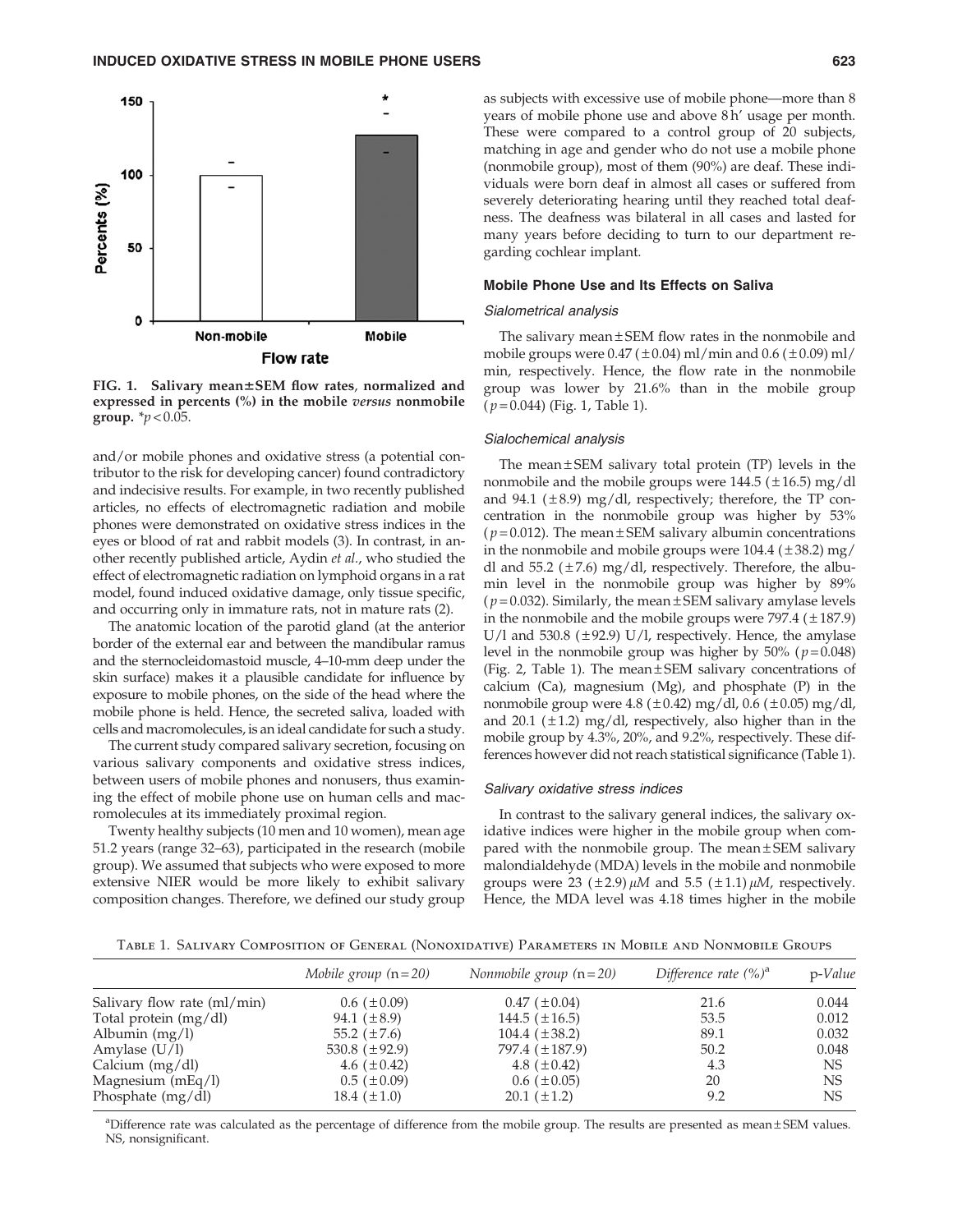

FIG. 2. Salivary mean±SEM total protein (TP), albumin (Alb), and amylase (Amy) levels, normalized and expressed in percents (%) in the mobile versus nonmobile group.  $*_{p} < 0.05$ .

group as compared to the nonmobile group ( $p = 0.0031$ ) (Fig. 3, Table 2). The mean  $\pm$  SEM salivary carbonyl levels in the mobile and nonmobile groups were  $0.195$  ( $\pm 2.9$ ) nmol/ mg and  $0.10$  ( $\pm 2.9$ ) nmol/mg, respectively. Hence, the carbonyl level was higher by 95% in the mobile group as com-



FIG. 3. Salivary mean±SEM malondialdehyde (MDA) levels in the mobile *versus* nonmobile group. The values are presented as normalized and expressed in percents (%), \*\* $p$  < 0.01 (A), and as plot marking (B).

TABLE 2. SALIVARY MALONDIALDEHYDE  $(\mu M)$  Levels in Mobile and Nonmobile Groups

| Subjects      | Nonmobile            | Mobile         |
|---------------|----------------------|----------------|
| 1             | 7                    | 29             |
|               | 5                    | 37             |
| $rac{2}{3}$   | $\mathbf{1}$         | 33             |
|               | 8                    | 25             |
| $\frac{4}{5}$ | 4                    | 16             |
| 6             | 20                   | 28             |
| 7             | $\overline{4}$       | 24             |
| 8             | $\mathbf{1}$         | 18             |
| 9             | $\overline{4}$       | 27             |
| 10            | 7                    | 14             |
| 11            | 5                    | 39             |
| 12            | 27                   | 22             |
| 13            | 3                    | 7              |
| 14            | $\overline{4}$       | 26             |
| 15            | 13                   | $\mathbf{1}$   |
| 16            | 10                   | 3              |
| 17            | 19                   | $\overline{1}$ |
| 18            | 17                   | 21             |
| 19            | 6                    | 28             |
| 20            | $\overline{4}$       | 5              |
| Range         | $(1-27)$             | $(1 - 39)$     |
| Mean          | 5.5                  | 23.0           |
| <b>SEM</b>    | 1.1                  | 2.9            |
| Test          | Nonmobile vs. mobile | $p = 0.0031$   |

The results for the 20 mobile phone users and for the 20 nonmobile users are detailed while there is no connection between these two groups of individuals.

pared to the nonmobile group ( $p = 0.048$ ) (Fig. 4). The salivary ImAnOx, superoxide dismutase (SOD), and uric acid (UA) levels were also higher in the mobile group as compared to the nonmobile group by 19% ( $p = 0.012$ ), 21% (0.044), and 18% (0.042), respectively (Fig. 5).

#### Concluding Remarks and Future Directions

Clearly, the two most important results of the current study are the following:

- (i) The significant, profound increase in salivary MDA and carbonyl levels found in the mobile phone users as compared to the nonusers. The MDA levels increased by 4.18-fold ( $p = 0.0031$ ), indicating the induced oxidative alterations to cell membranes and other fatty macromolecules. However, as soluble fatty acids in saliva are extremely scarce, we conclude that most if not all the oxidative alterations revealed are to the cells. Similarly, the carbonyl levels increased by 95%  $(p=0.048)$ , indicating the induced oxidative stress to the salivary proteins. Not surprisingly, this outcome was shown to be accompanied by a concomitant rise in the antioxidant salivary systems: ImAnOx, SOD, and UA. SOD and the UA are considered pivotal salivary antioxidants responsible for most of the salivary antioxidant potential (7, 9).
- (ii) The significant increase of the salivary flow rate in mobile-phone users as opposed to those who do not use mobile phones is not surprising (90% of the nonmobile individuals are deaf ), since mastication is much more developed in hearing people who speak,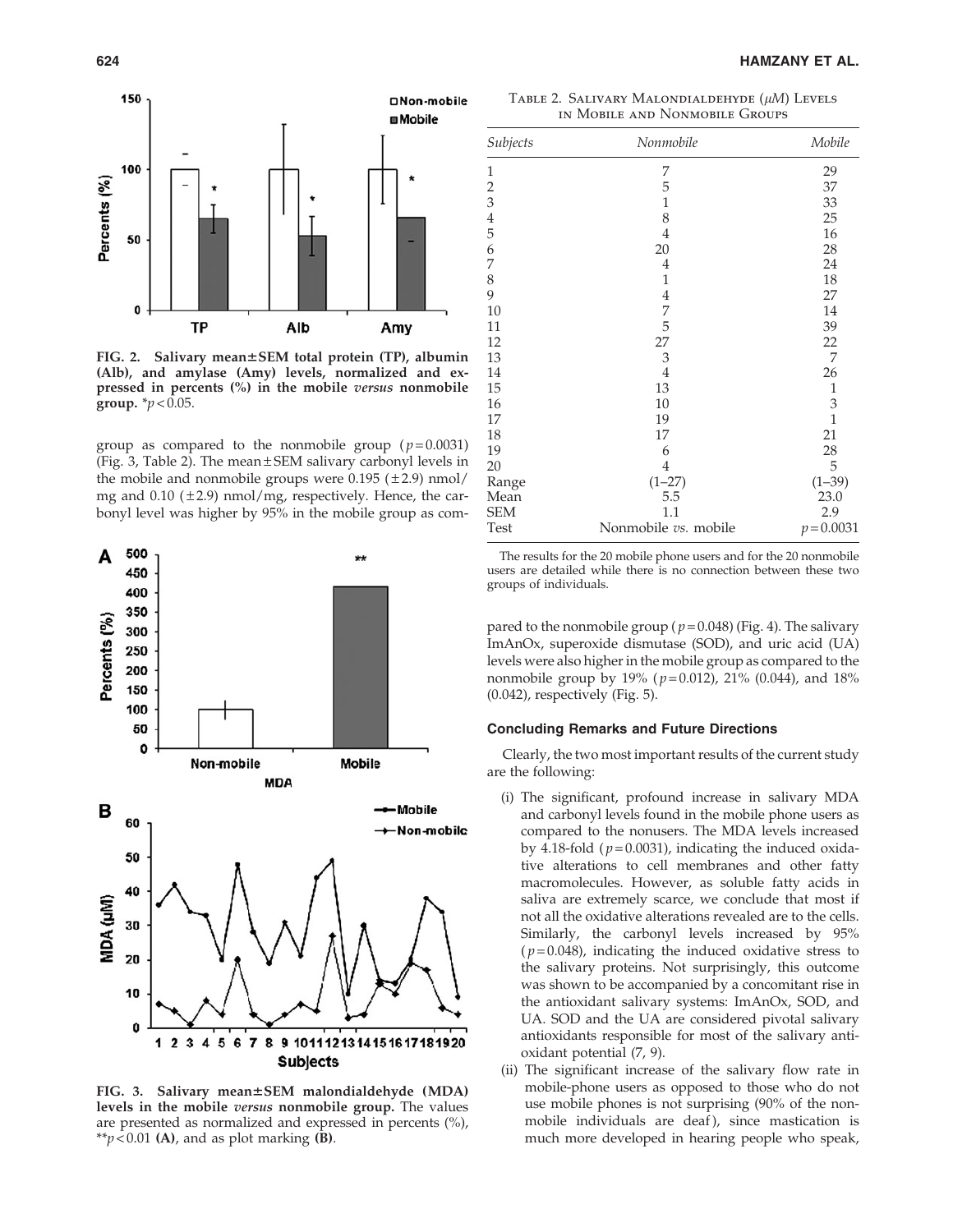



FIG. 4. Salivary mean±SEM carbonyl levels, normalized and expressed in percents (%) in the mobile versus nonmobile group.  $\gamma p < 0.05$ .

thus activating their mastication muscles. Noteworthy is the fact that this increase in the flow rate is composed mainly by parotid secretion, which is diluted and watery in nature (serous fluid). It could be postulated that the mastication muscles in the nonmobile individuals are less developed due to their relatively limited use of mastication muscles for speech, as compared to the general population. Several studies have found a correlation between the function and strength of those muscles and the salivary flow rate (5). Moreover, we hypothesized that the relative underuse of the mastication muscles and saliva secretion in the deaf individuals could have led to a form of degeneration of the salivary glands, which in turn would increase the infiltration rate of albumin and other components from the blood stream through the salivary glands and oral mucosa into the saliva. In any case, this observation in deaf people is reported here for the first time (xerostomia was considered one of the exclusion criteria, and therefore did not exist in this group). Furthermore, as the composition of the saliva changes along its pathway in the secretory ducts, the flow rate affects the final concentration of the saliva components. The increase in salivary flow rate is known to have a diluting effect, mostly on salivary macromolecules and to a lesser extent on ions as the ions diffuse relatively easily along with the watery secretion. Indeed, we found that the concentrations of the salivary components examined were lower in the mobile group and more so for the macromolecules: TP, albumin, and amylase.

The major limitation to this study is that, under its current design, one cannot exclude the possibility that deafness itself, and not the lack of being exposed to NIER, is responsible for the observed reduced oxidative stress in the nonmobile group, though this seems unlikely. An association between deafness and oxidative stress and/or with an alteration in salivary composition or flow rate has never been reported in the literature. Furthermore, the opposite trends of the changes in the levels of the examined salivary components versus the

FIG. 5. Salivary mean±SEM ImAnOx, superoxide dismutase (SOD), and uric acid (UA) levels, normalized and expressed in percents (%) in the mobile versus nonmobile group.  $\frac{*}{p} < 0.05$ .

salivary oxidative indices and the fact that the reduced levels of all salivary components are expected when the flow rate increases (as in the mobile phone users), further emphasizes the unexpected increase of the salivary oxidative stress indices, which is therefore, most probably explained by the effect of the closely emitted NIER. It is therefore expected that the level of NIER emitted will correlate with the biological impact induced, which in turn depends on the different mobile phone technologies used. The rate at which the human body absorbs NIER is measured by specific absorption rate (SAR). The amount of radiation emitted by mobile phones depends on the model of the handset. Different handsets have different SAR ratings, and different countries have placed radiation exposure limits on the maximum levels of SAR for modern handsets. These limits vary according to the country; for example, in the United States, the Federal Communications Commission has set a maximum SAR limit of 1.6 W/kg, whereas in Europe, this limit is 2.0 W/kg.

As for the demonstrated altered salivary components, our results are supported by Goldwein et al., who collected parotid saliva simultaneously from both glands, and compared salivary secretion between dominant and less-dominant sides of subjects who used mobile phones. They found a lower salivary TP concentration and a higher flow rate in the dominant side (4). Noteworthy also is the study published by Augner et al., who reported that NIER emitted from base stations altered salivary cortisol, immunoglobulin A (IgA), and amylase (1).

In summary, our study indicates that mobile phone users experience considerable oxidative stress on proximal tissue as shown in the saliva, which mostly originates from the parotid glands. Oxidative stress is a potential contributor for the risk for developing cancer, and the currently demonstrated rise in salivary oxidative damage indices may result from an attempt to counteract this risk. Unfortunately, this may not be successful in all cases. Accordingly, perhaps our results can be considered novel evidence for WHO/IARC to reclassify the possible health threat of mobile phones to human beings.

The currently reported results may contribute to influencing the pattern of future mobile phone use, perhaps to the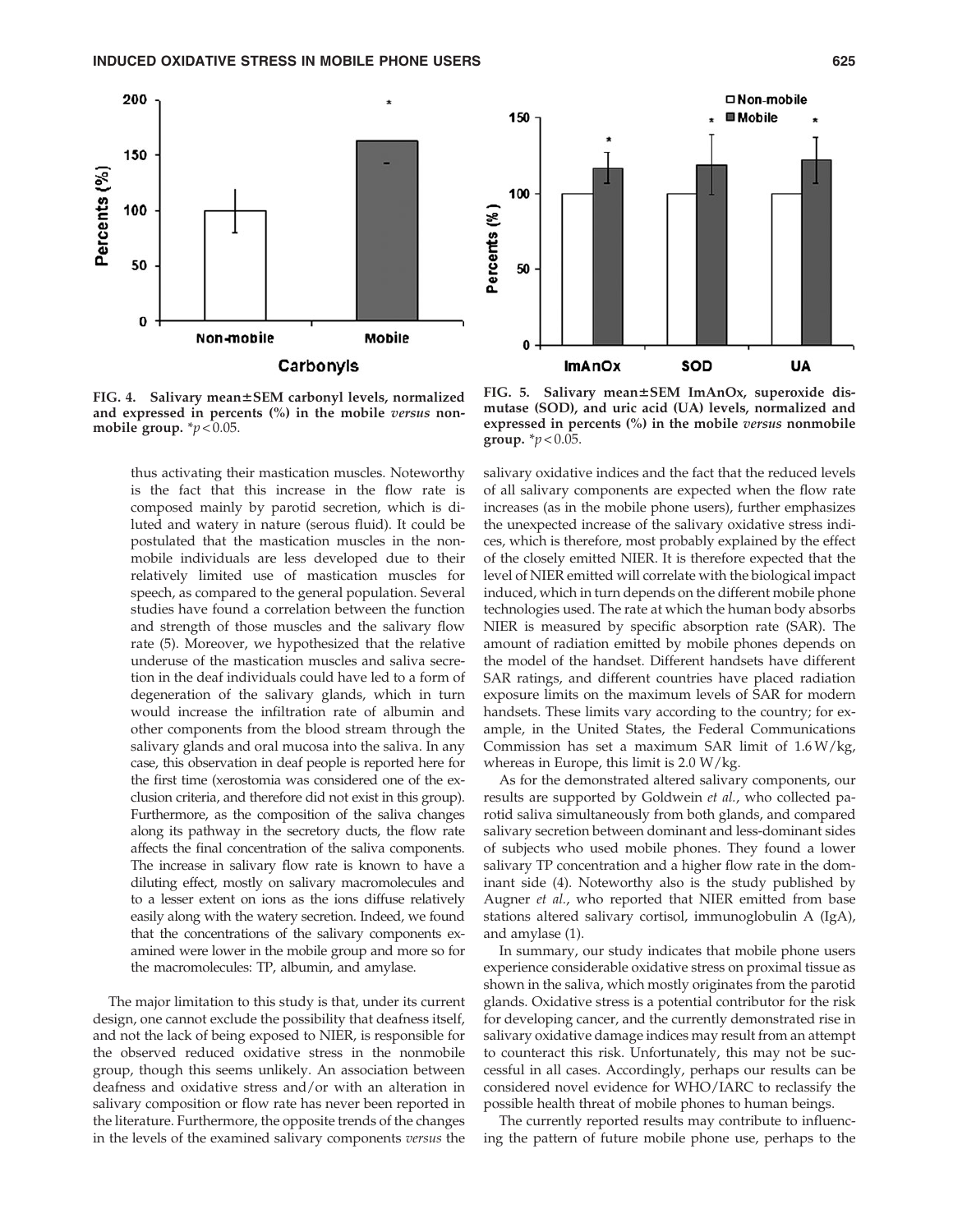|  | TABLE 3. CHARACTERISTICS OF SUBJECTS |
|--|--------------------------------------|
|  | in the Mobile and Nonmobile Groups   |

|                                                                   | Mobile group<br>$(n=20)$ | Nonmobile<br>group $(n=20)$ |
|-------------------------------------------------------------------|--------------------------|-----------------------------|
| Male                                                              | $10(50\%)$               | $10(50\%)$                  |
| Female                                                            | $10(50\%)$               | $10(50\%)$                  |
| Mean age [years (range)]                                          | $51.2(32-63)$            | $51(23-86)$                 |
| Subjects smoking > 5 pack<br>years                                | $4(20\%)$                | $2(10\%)$                   |
| Mean duration use of<br>mobile phone [years (range)]              | $12.5(8-15)$             |                             |
| Mean duration use of<br>mobile phone per month<br>[hours (range)] | $29.6(8-100)$            | $\left( \right)$            |

widespread use of earphones or the use of antioxidants, or to developing altered forms of NIER. Finally, we note that salivary analysis is valuable in noninvasively monitoring the human health consequence of the mobile phone use.

#### Notes

#### **Subjects**

This study was conducted in the Department of Otorhinolaryngology, Rabin Medical Center, and the Oral Biochemistry Laboratory of Rambam Medical Center and the Technion Faculty of Medicine. The 20 subjects in the mobilephone group had a mean duration use of mobile phone of 12.5 years (range 8–15), and a mean use time of 29.6 h per month (range 8–100). There were no statistically significant differences between this group and the nonmobile group regarding sex, age, or cigarette smoking habits between both groups. (Table 3)

Exclusion criteria included usage of hands-free accessories while talking on the mobile phone, less than 8 years, and less than 8h per month of mobile phone use in the mobile group, and drug or chronic alcohol abuse, systemic chronic diseases, past head and neck trauma or surgery, or complaint of xerostomia for all subjects. With respect to smoking habits, 2/20 of the nonmobile group and 4/20 of the mobile group individuals smoked, and this difference in smoking status of both groups was not statistically significant (Table 3).

All the subjects in the mobile group completed a questionnaire regarding their mobile phone habits. The study protocol was approved by the Ethics Committee of Rabin Medical Center, and written informed consent was obtained from all participants.

#### Sialometrical analysis

Unstimulated whole-saliva specimens were collected by using the widely accepted procedure previously described. The specimens were collected under resting conditions in a quiet room during morning hours. No oral stimulus was permitted for 90 min before collection. Subjects were asked to collect saliva in their mouths and to spit into a wide test tube for 15 min as previously described (7, 9). Saliva flow rates expressed as the volume of saliva (ml) secreted per min were calculated. After the collection, the specimens were frozen at  $-70^{\circ}$ C for further analysis.

#### Sialochemical analysis

The sialochemical analysis was performed as previously described and included calcium (Ca), phosphate (P), magnesium (Mg), TP, albumin (Alb), and amylase (Amy). Briefly, the TP and albumin were determined on the Hitachi 911 automated clinical chemistry analyzer (Roche Diagnostics, Mannheim, Germany). Amylase was measured by the Phadebas amylase test (Pharmacia Diagnostics, Uppsala, Sweden) at 37°C using 4,6-ethylidene (G7)-p-nitrophenyl  $(G1)$ - $\alpha$ ,D-maltoheptaoside as the substrate. The salivary phosphate concentration was measured spectrophotometrically, and calcium and magnesium concentrations were measured by atomic absorption.

### Salivary oxidative stress indices

MDA. Salivary levels of MDA (also known as TBARS thiobarbituric acid-reactive species) were assessed with the use of the Slater–Sawyer method. Briefly, thiobarbituric acid was used during the reaction to assess the level of induced lipid peroxidation, as there is a direct correlation between the two.

Carbonyls. Salivary carbonyl levels were examined with an enzyme-linked immunosorbent assay (ELISA) colorimetric test kit (Biocell Corporation, Papatoetoe, New Zealand), which was used to quantitatively measure carbonyls in saliva samples, according to the manual provided by the manufacturer.

ImAnOx. The antioxidative capacity was determined by the reaction of antioxidants in saliva with a defined amount of exogenously provided hydrogen peroxide  $(H_2O_2)$  using an ELISA colorimetric test system (Immundiagnostik AG, Bensheim, Germany). The antioxidants in the saliva sample eliminated a certain amount of the hydrogen peroxide provided. The residual  $H_2O_2$  was determined colorimetrically by an enzymatic reaction that involves the conversion of tetramethyl-benzidine (TMB) to a colored product. After the addition of a stop solution, the samples were measured at 450 nm in a microtiter plate reader and quantified by a calibrator. The difference between applied and measured concentration in a defined time is proportional to the reactivity of the antioxidants of the sample (antioxidant capacity).

SOD activity. Total activity of SOD isoenzymes  $(Cu)\Zn-$ SOD and Mn-SOD) was measured using the Xanthine Oxidase\XTT method. That is a spectrophotometric assay for SOD based on tetrazolium salt 3'-{1-[(phenylamino)-carbonyl]-3,4- tetrazolium}-bis (4-methoxy-6-nitro) benzene sulfonic acid hydrate reduction by xanthine–xanthine oxidase. The method is a modification of the NBT (nitroblue tetrazolium) assay. XTT is reduced by the superoxide anion  $(O_2 \bullet)$  generated by xanthine oxidase. Formazan is read at 470 nm. SOD inhibits this reaction by scavenging the  $O_2\bullet$ . One unit of the enzyme is defined as the amount of enzyme needed for 50% inhibition of absorption in the absence of the enzyme.

UA concentration. UA concentration was measured with a kit supplied by Sentinel CH (Milano, Italy) as previously described (7, 9). In the assay, UA is transformed by uricase into allantoin and hydrogen peroxide, which under the catalytic influence of peroxidase oxidizes the chromogen (4 aminophenazone/N-ethyl-methylanilin propan sulfonate